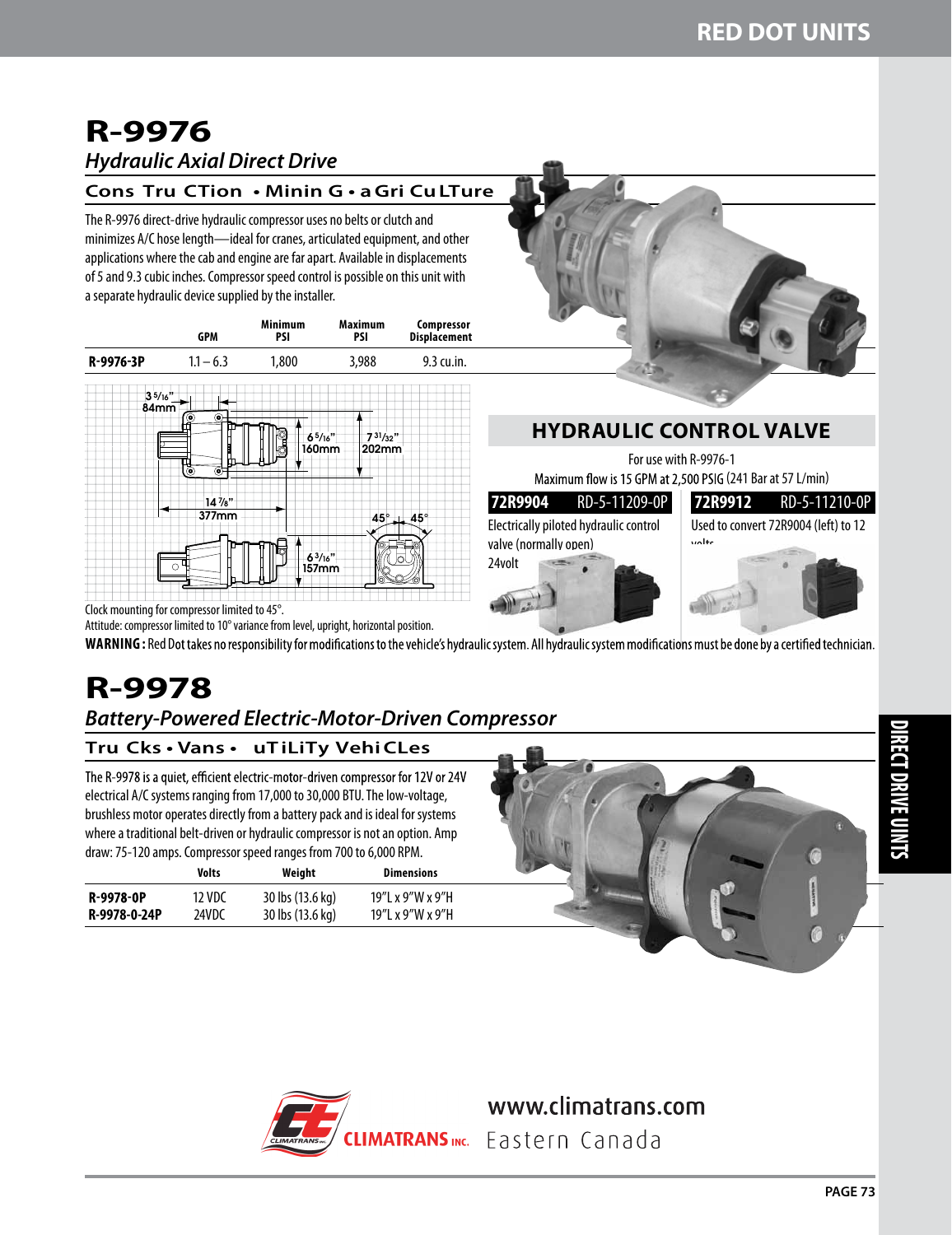## Pressurizer & Remote Mount Filters

### *Booster Blower*

### **AGRICULTURAL • MINING • INDUSTRIAL**

Attaching directly to the 78R5100 and 78R5110 remote mount filters (shown below) the Booster Blower forces dust free air into the cab through our heater and air conditioner units.

#### **PRESSURIZER** SPECIFICATIONS

| $\mathbf{H}$ is the set of $\mathbf{H}$ |                                                            |    |
|-----------------------------------------|------------------------------------------------------------|----|
| <b>AIR FLOW</b>                         | 140 CFM (238m3/h) with filter; 230 CFM (391m3/h) free flow |    |
| <b>WEIGHT</b>                           | $7$ lbs. $(3$ kg)                                          |    |
| <b>MOTOR/FAN</b>                        | One 12 VDC, single speed (24 VDC available)                | Ωī |
| <b>CURRENT</b><br><b>DRAW</b>           | 10.2 amps @ 13.6 VDC<br>6 amps $@$ 27.2 VDC                |    |
| <b>DIMENSIONS</b>                       | 4" inlet 3" outlet                                         |    |
| <b>UNITS</b>                            | 73R9202 (12 VDC)<br>73R9204 (24 VDC)                       |    |
|                                         |                                                            |    |

## *Remote Mount Filters*

The integration of Red Dot's Remote Mount Filters with the Booster Blower guarantees your dust-free working environment.

## Backpack Mount  78R5000 9" Dia x 16" long (228mm x 464mm) HH

| REPLACEMENT PARTS |              |
|-------------------|--------------|
| Filter Model      | 78R5000      |
| Filter            | 78R5200      |
| Hood              | RD-5-4288-0P |
| Band              | RD-5-4289-0P |
| Rubber Elbow      | 78R5500      |

| <b>HORIZONTAL MOUNT</b>                   |         |
|-------------------------------------------|---------|
| 78R5100                                   |         |
| 10 1/4" Dia x 18" long<br>(260mm x 457mm) |         |
| <b>REPLACEMENT PARTS</b>                  |         |
| Filter Model                              | 78R51NO |

| <b>Filter Model</b> | 78R5100      |
|---------------------|--------------|
| Filter              | 78R5210      |
| Hood                | RD-5-5151-0P |
| Band                | RD-5-5150-0P |
|                     |              |

|                            | <b>VERTICAL MOUNT</b> |  |
|----------------------------|-----------------------|--|
| 78R5110                    |                       |  |
| 10 1/4" Dia x 23 3/4" long |                       |  |
| (260mm x 503mm)            |                       |  |
|                            |                       |  |
| <b>REPLACEMENT PARTS</b>   |                       |  |
| <b>Filter Model</b>        | 78R5110               |  |
| Filter                     | 78R5210               |  |
| Hood                       | RD-5-5152-0P          |  |
| Band                       | RD-5-5150-0P          |  |

#### \* Cab pressure and protection level may vary with individual cab integrity



*Intake Replacement Filter 78R5200*



*Fresh Air Intake Replacement Filter 78R5210*



*Air Outlet Adapter For Pressurization 72R4531*

FILTERS

ĚŘ